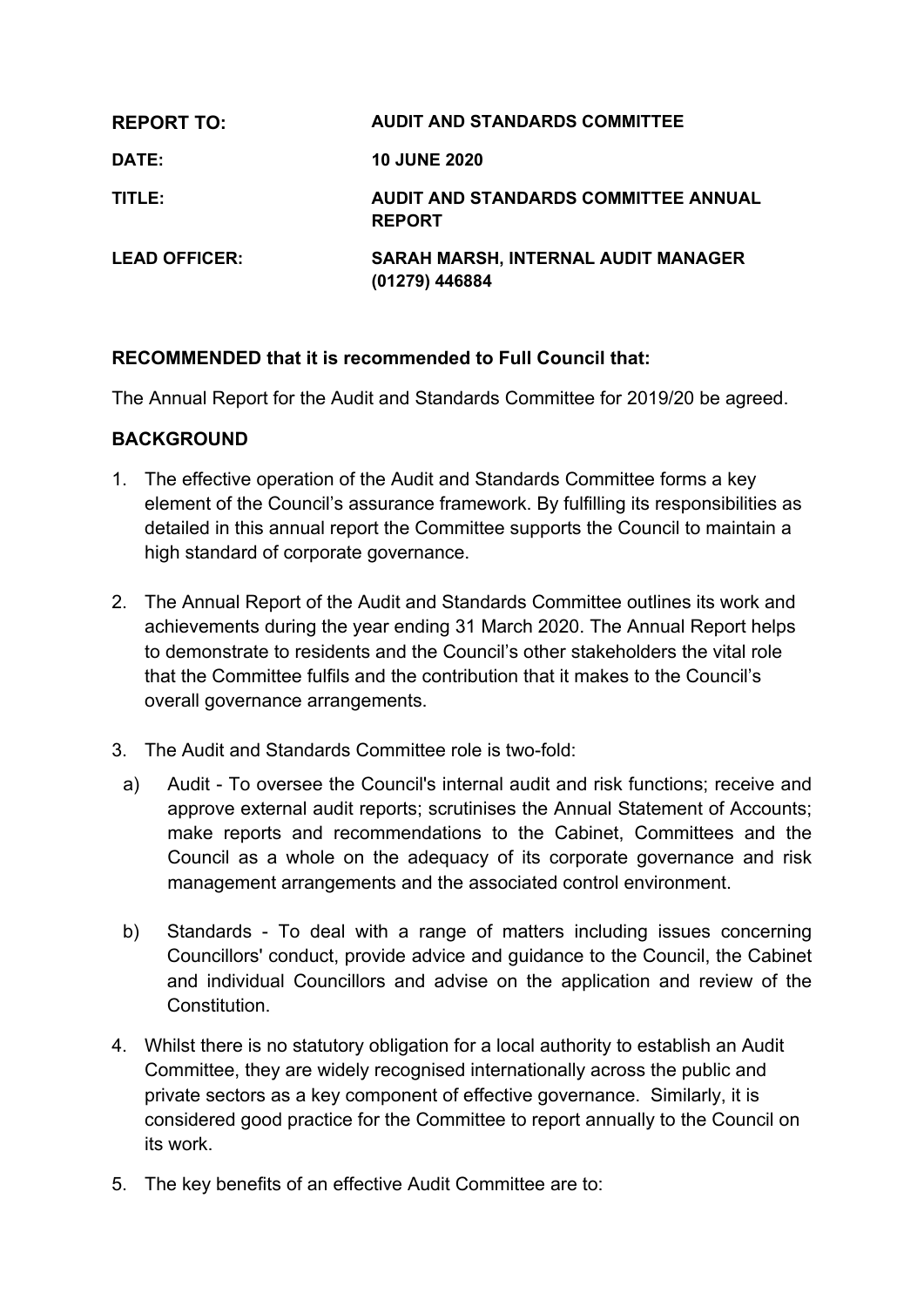- a) Increase awareness regarding the effectiveness and continued development of the Council's governance arrangements;
- b) Provide additional assurance on the robustness of the Council's governance arrangements through a process of independent and objective review;
- c) Reduce the risks of illegal or improper acts;
- d) Increase public confidence in the objectivity and fairness of financial and other reporting;
- e) Contribute to performance improvements in assurance levels and awareness of the need for strong internal control including the implementation of audit recommendations; and
- f) Reinforce the importance and independence of internal and external audit and similar review processes.

#### **Assurance Activity 2019/20**

6. To help the Committee draw conclusions about the effectiveness of the Council's internal control framework, governance and risk management it gained assurances from the following sources:

## **Internal Audit**

- 7. The Accounts and Audit (England) Regulations 2015 require the Council to maintain an adequate and effective Internal Audit function which is discharged by the Head of Finance as Section 151 Officer. Internal Audit is a key source of independent assurance for both Members and management on the effectiveness of the control framework. The Committee has a responsibility for ensuring that Internal Audit is effective in the provision of this assurance.
- 8. The Committee considered and agreed reports regarding the Internal Audit Strategy, Internal Audit Charter and Annual Plan 2019/20. It has also monitored progress made by management in implementing audit recommendations and received regular progress reports on the work and performance of Internal Audit. These reports have helped in ensuring that reported weaknesses have either been addressed or the identified risks adequately mitigated by management and that there is an effective system of governance, risk management and internal control in place.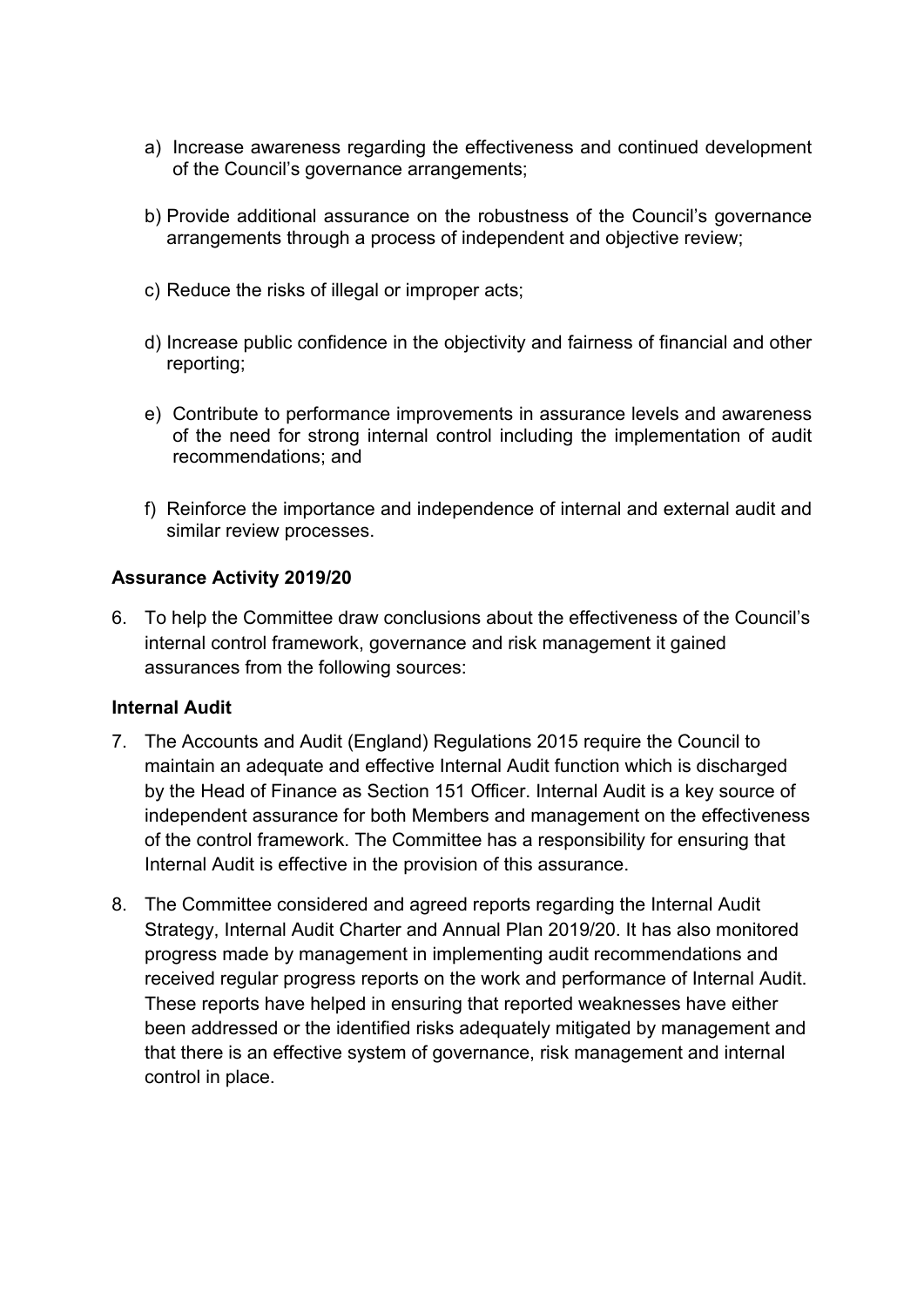## **Assurance Framework / Annual Governance Statement**

- 9. The Committee's terms of reference include advising on the effectiveness of the Council's internal controls and assurance framework including the production of the Annual Governance Statement.
- 10. During the year, the Committee has received reports on the control framework and how the annual review and assurance process is undertaken. Members are provided with progress made on the issues raised in respect of the Annual Governance Statement and of the annual service assurance process. The Assurance Framework is compiled from various sources of assurance, for instance Heads of Service and other key officers.
- 11. The Internal Audit Manager provides an annual report and opinion regarding the Council's control, governance and risk management framework. This opinion is considered by the Committee alongside other sources of assurance.
- 12. The Committee reviewed the Annual Governance Statement (AGS) for 2018/19 which identified governance issues requiring further ongoing improvement or monitoring relating to:
	- a) Keeping the governance arrangements for Harlow Trading Services (HTS) Group under review;
	- b) The impact of Brexit on the Council's strategic aims and objectives;
	- c) Enhancing the Council's operational risk management and project management frameworks.
- 13.The assurance framework and the Council's Code of Corporate Governance remained unchanged during 2019/20. The Code was reviewed by the Committee in November 2019 ensuring it remained compliant with the CIPFA/SOLACE framework – Delivering Good Governance in Local Government and no changes were required.
- 14. The Committee was able to be satisfied that there is a robust assurance framework in place to safeguard the Council's resources through reliance on the annual review of the Council's system of internal control and the Internal Audit Manager's annual opinion.

# **Anti-Fraud and Corruption**

15. Countering fraud and corruption is the responsibility of every Member and officer of the Council. The Committee's role in this area has been to monitor and support the actions taken by officers to counter fraud including the work of the Corporate Fraud Group.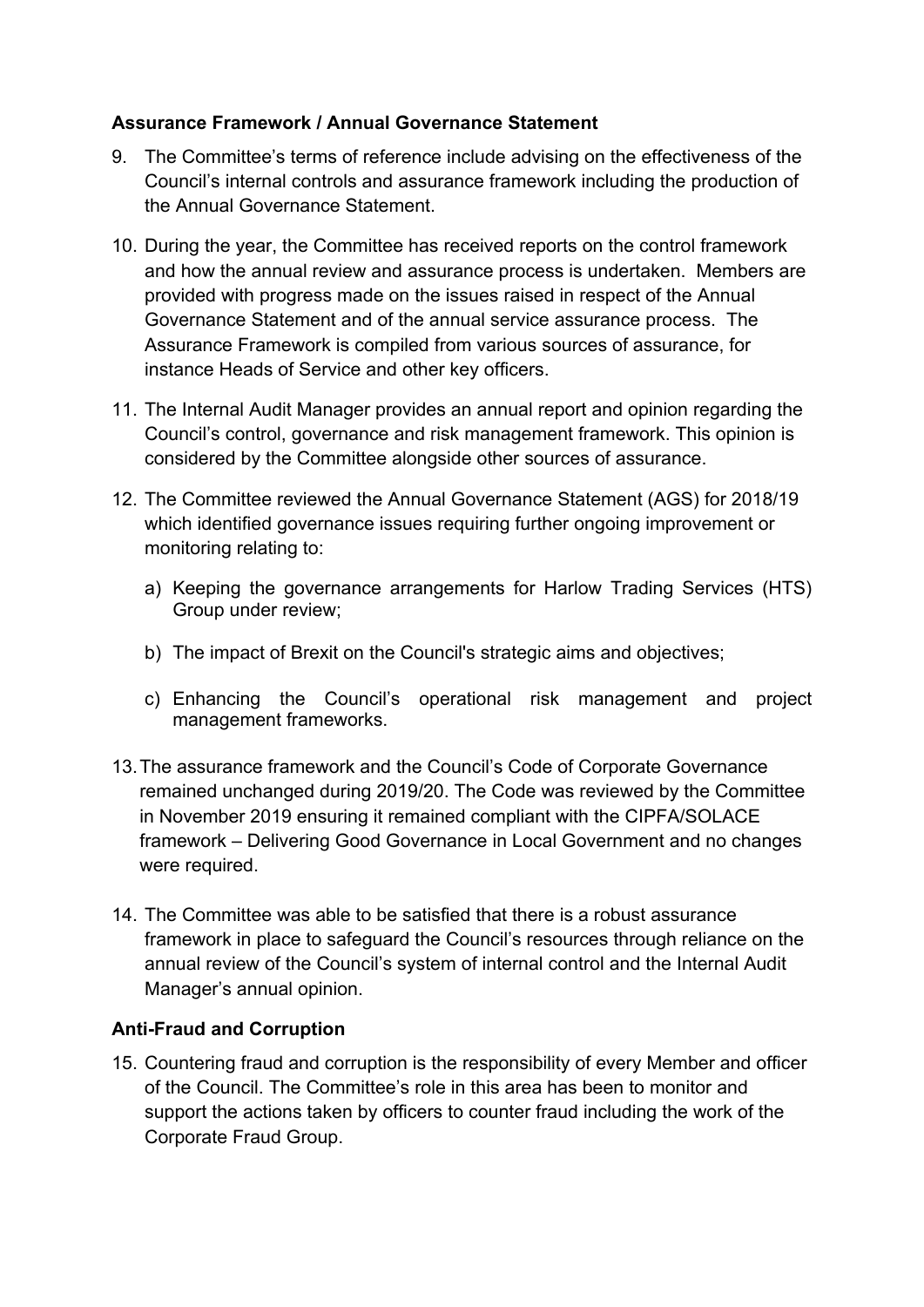- 16. The Committee receives reports and presentations on such work undertaken in the Council and proactive fraud work, for example participation in the National Fraud Initiative (NFI) and the work of the Housing Fraud Officer.
- 17. The Council continues to send out a strong message that fraud will not be tolerated and that where fraud is proven the strongest possible actions of redress will be taken.
- 18. Based on the work to date, coupled with no major incidences of fraud and corruption being highlighted by management or Internal Audit, the Committee concludes that there is a sound anti-fraud framework in place. The Council's Anti-Fraud and Corruption Strategy was reviewed and approved by the Committee in November 2019.

## **Risk Management**

- 19. The Committee receives and discusses reports relating to risk management. Work continues to enhance monitoring and reporting mechanisms to ensure there is adequate scrutiny and challenge of risk across the Council and aligning this with the service planning process. Committee members are presented with the corporate strategic risk register with a rolling review of individual risks contained within it.
- 20. At its March 2020 meeting the Committee approved the revised risk strategy and agreed the Council's risk appetite and the introduction of risk appetite thresholds to improve transparency.

## **Statement of Accounts and External Auditors**

- 21. Since 2018 the Audit and Standards Committee has delegated authority to each year approve the Annual Governance Statement and the Annual Statement of Accounts. In addition, the Chair of the Audit and Standards Committee, rather than the Leader of the Council, has the authority to sign both of these key documents off.
- 22. At its September 2019 meeting the Committee reviewed and approved the Council's Annual Governance Statement. The Committee considered the draft Statement of Accounts for 2018/19 and agreed to delegate final approval of the Statement to the Head of Finance in consultation with the Committee Chair because the audit had not been fully concluded.
- 23. During the year the Committee received a number of reports from the External Auditors, BDO, who attend most meetings. These reports include the Audit Results Report 2018/19. When reviewing the reports the Committee considered audit risks highlighted by the External Auditors.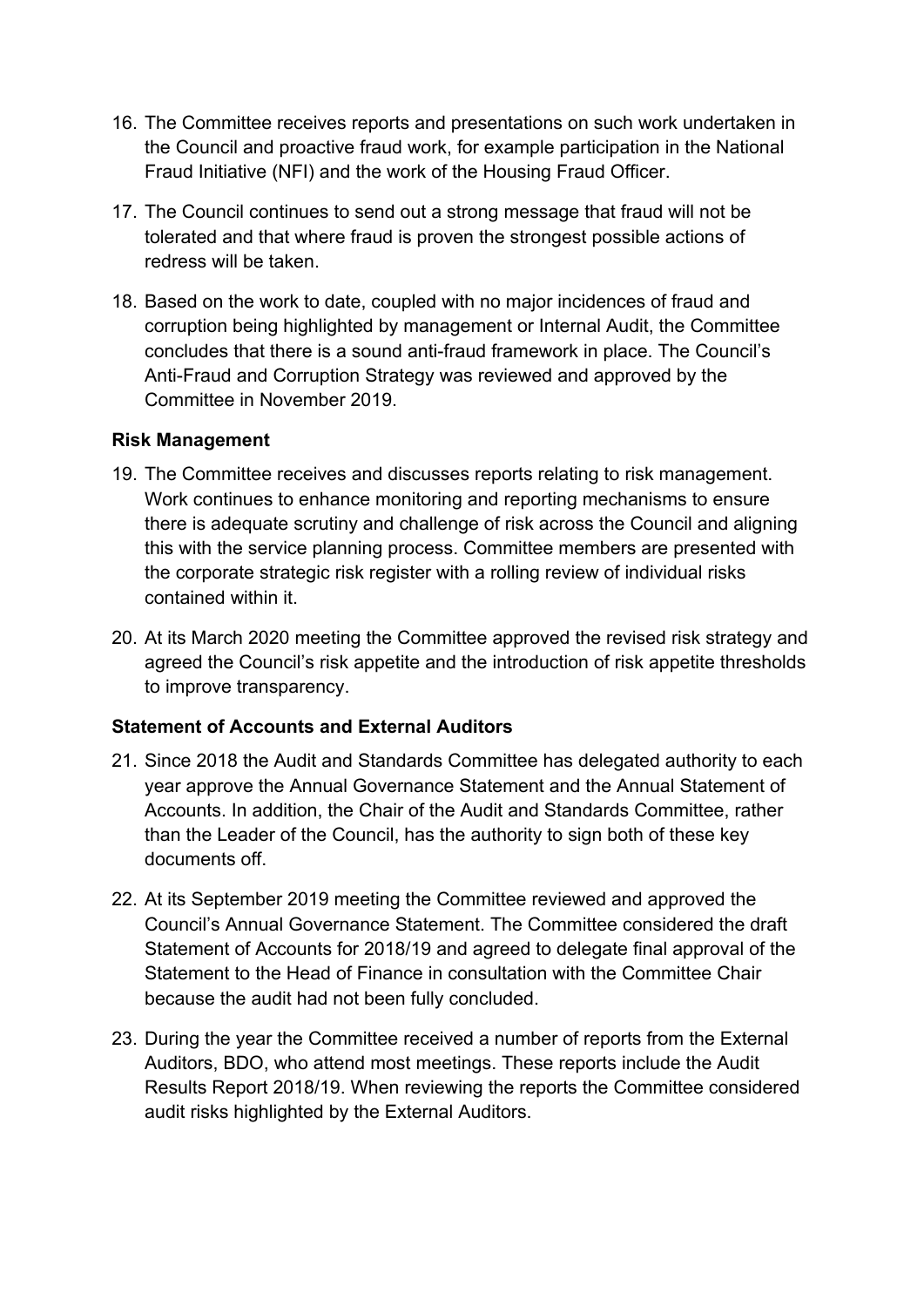## **Committee Working Arrangements**

- 24. The Committee has a rolling and flexible programme of work for its main areas of activity which is proactively reviewed and amended throughout the year to reflect changes in policies, priorities and risks. The Committee met four times in 2019/20. The Committee considered items which are presented annually, such as audit results, the statement of accounts, the annual governance statement, and audit plans; as well as a number of other items including a review of the Audit and Standards Committee's terms of reference.
- 25. Training sessions have been held before most Committee meetings and the agreed work programme enables the Committee to provide an independent assurance to the Council as to the adequacy of the risk management framework and the associated control environment. Training provided in 2019/20, open to all Councillors, included the role of External Audit, risk management and fraud awareness.
- 26. In November 2019 the Committee undertook its own effectiveness review and reviewed its Terms of Reference, the results of which concluded its Terms of Reference were still fit for purpose and the Council was able to demonstrate compliance with recommended best practice for an effective Audit Committee.
- 27. Some minor areas for improvement were identified and are being addressed including the inclusion of an independent member and repeating the skills and knowledge analysis last undertaken in 2017. Progress has been made in relation to the independent member with interest in the role expressed following an open recruitment process. However, recruitment to the role is currently on hold following the outbreak of Covid-19 and subsequent lockdown rules.
- 28. Members of the Committee have a wide range of both experience and professional knowledge. The Committee has the benefit of being well supported by Council Officers. This included the Head of Finance, who is also the Section 151 Officer, the Council's Monitoring Officer, and the Internal Audit Manager as well as the Council's External Auditors.
- 29. No major breakdowns in internal control, governance and risk management that have led to a significant loss in one form or another have been recorded or reported. Nor has any major weakness in the governance systems that has exposed, or continues to expose, the Council to an unacceptable level of risk. This includes the period to the end of March 2020 after the government announced on the 23 March 2020 a full scale lock down of the country due to Covid-19.
- 30. The purpose, strategy and work programme of the Committee mitigates against any major failure by the Council to obtain independent assurance in relation to the governance processes underpinning: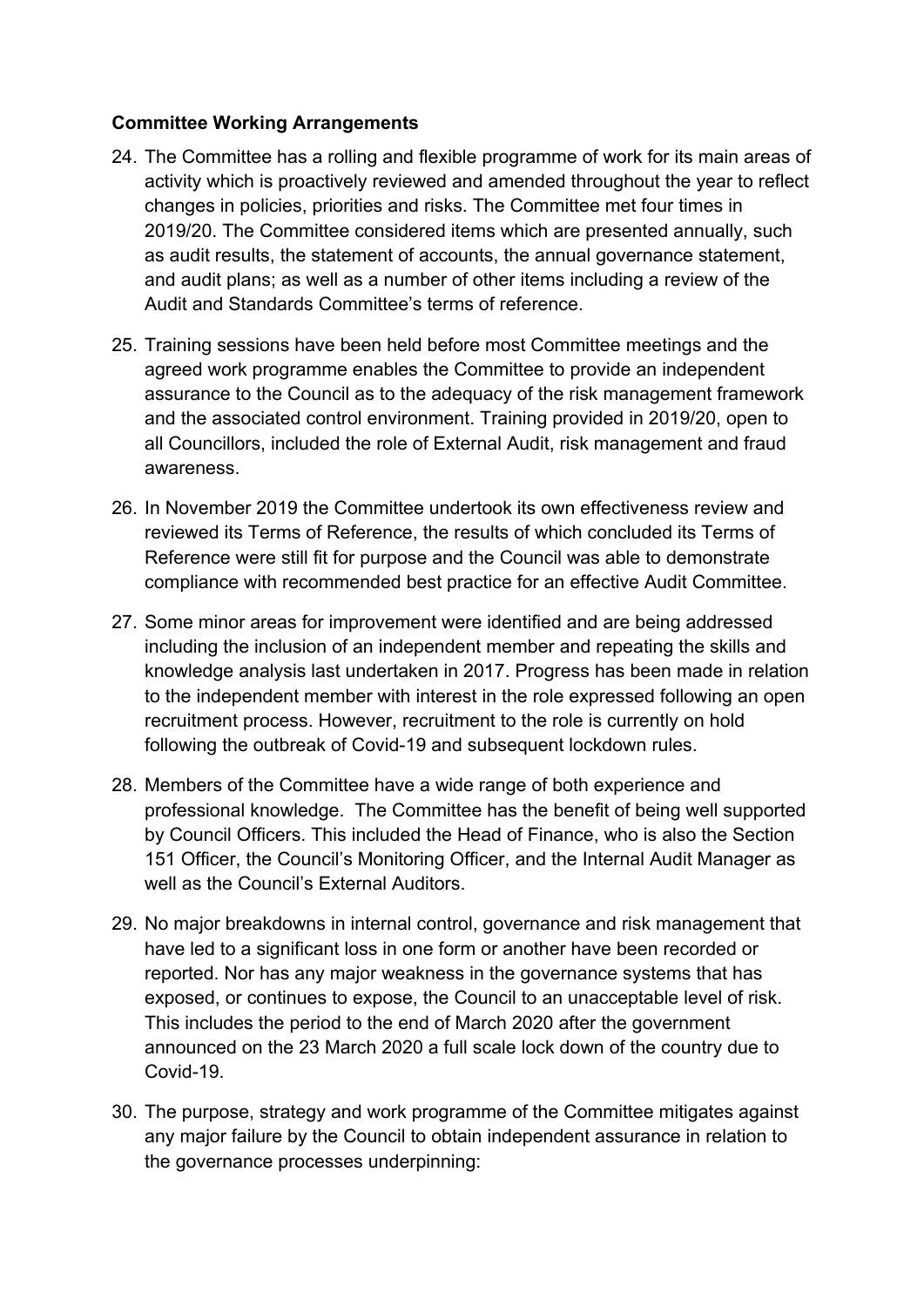- a) An effective risk management framework and internal control environment including audit;
- b) The effectiveness of financial and non financial performance (to the extent that it affects exposure to risk and poor internal control); and
- c) The compilation and consideration of the Annual Governance Statement.

### **CONCLUSION**

- 31.Through its work, the Committee's main outcome is in the additional assurance provided of the robustness of the Council's arrangements regarding corporate governance, risk management and internal controls.
- 32. The Committee has added value through its activity and in particular:
	- a) It has continued to increase the importance placed upon governance issues, particularly risk management, anti-fraud and corruption and the assurances sought that key risks are being mitigated; and
	- b) It has continued to raise the profile of internal control issues across the Council and to seek to ensure that audit recommendations are implemented.
- 33.The Committee's remit is achieved firstly through it being appropriately constituted, and secondly by the Committee being effective in ensuring internal accountability and the delivery of Audit and a robust assurance framework. The Committee has received and challenged reports from management and both internal and external audit.
- 34.The Committee has continued to have a real and positive contribution to the governance arrangements of the Council. The Committee's key achievement is in the additional assurance provided of the robustness of the Council's arrangements regarding corporate governance, risk management and the control environment.

#### **IMPLICATIONS**

**Environment and Planning (includes Sustainability)** None specific. **Author: Andrew Bramidge, Head of Environment and Planning**

#### **Finance (includes ICT)**

There are no financial implications and no direct risk management implications arising from the recommendations.

**Author: Simon Freeman, Head of Finance and Deputy to the Chief Executive**